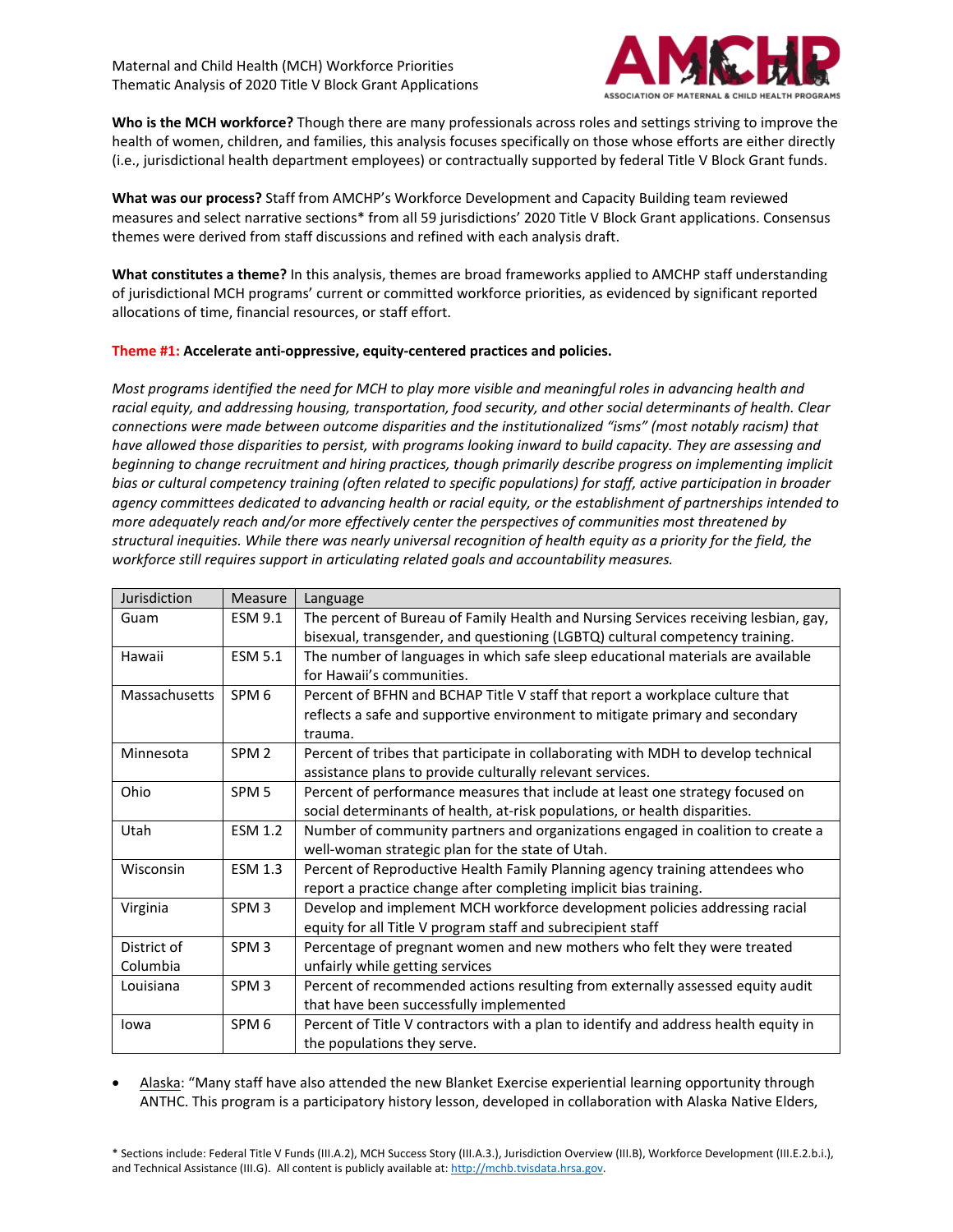knowledge keepers and educators, that fosters truth, understanding, respect, and reconciliation among Indigenous and non-indigenous peoples."

- Arizona: "Through the Maternal Health Innovation Program (MHIP) and the Maternal Mortality Review Program, staff have been afforded the opportunity to participate in a variety of training addressing cultural awareness, racism, and health equity to better understand and improve maternal health and maternal health outcomes among African American and American Indian mothers, who have the highest maternal mortality rates in Arizona. These training sessions have helped staff understand the intersection of racism, domestic violence, and poor maternal health outcomes and inequalities among people of color."
- Colorado: "The Equity and Engagement Specialist also participated in the 2019 MCH needs assessment and prioritization process. The position is now leading the MCH priority of reducing racial inequities and provides consultation to MCH staff regarding the application of the MCH program's strategic anchor of racial equity into programmatic efforts."
- Indiana: "By doing the work personally and institutionally to examine our own biases through this training, staff will learn to address individual biases and to be aware of them as the team distributes grants, writes policies, and interacts with the community as ISDH employees."
- Oregon: "Training to enhance capacity for trauma-informed and equitable workforce and workplace are a major focus of MCAH workforce development. All MCH staff completed the Intercultural Development Inventory this year, and results were used at the individual, work group, and section levels."
- Rhode Island: "While the MCH Program has used traditional health outcomes to measure disparities, it has yet to incorporate measures addressing the social determinants of health, such as transportation, housing, toxic stress, disability, safety, education, etc. In early 2020, RIDOH released the Rhode Island Health Equity Measures. This technical assistance will be to prepare a specific MCH report to understand, operationalize and measures SDOH that affect maternal and child health outcomes using the Health Equity Indicators."
- Vermont: "Recently, MCH entered into an agreement with Outright VT, a statewide organization whose mission is to build safe, healthy, and supportive environments for LGBTQ youth. Outright worked with MCH to increase knowledge and skills among employees around gender-inclusive language and identify opportunities to use more inclusive language in programming and communication. Now that we have been trained, we are currently working on an action plan to continue implementation of these critical topics."
- Washington: "Over the past several months, DOH has used language to support its commitment to being 'antiracist' in our programs and policies. We may consider requesting technical assistance to better define this for specific programs and to identify necessary changes within the organization."
- New Jersey: "NJDOH provides Title V funds to the Central Jersey Family Health Consortia to implement the Maternal Mortality Review Committee. Title V funds contribute to the Healthy Women, Healthy Families initiative, which is focused on addressing disparities, including Black Infant Mortality."
- Tennessee: "In 2019, a Health Equity Steering Committee, led by Jacqueline Johnson, state CYSHCN Director, has been developed that includes representatives from all FHW programs. The Steering Committee has developed a FHW Health Equity Three-Year Plan year that includes the development of a Health Equity 101 tool kit for all FHW employees. The goal is for all new employees to participate in the training provided in the tool within the first 6 months of employment and existing employees will incorporate the training into their annual Health Equity goal that each FHW staff member has in their individual performance plans. To enhance our ability to provide culturally competent services, Tennessee's MCH/Title V Program has partnered with the University of Tennessee at Knoxville (UTK), a HRSA-MCHB grant recipient, to provide cultural competency training to health department staff."
- US Virgin Islands: "Examine cultural competence of providers and assess their ability to work with children who are deaf and hard of hearing, their families and communities."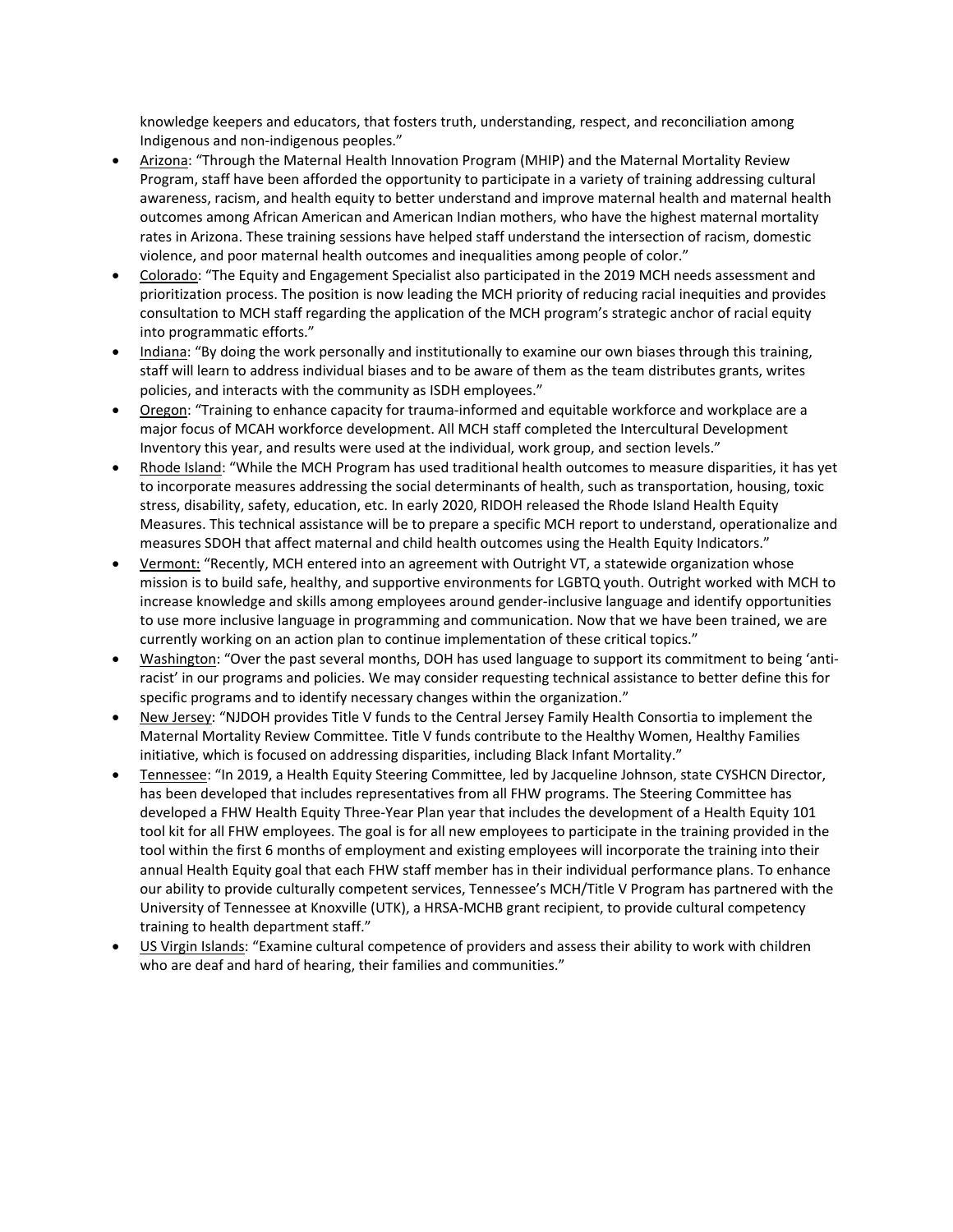## **Theme #2: Enhance data infrastructure and capacity for evidence-informed decision making.**

*Jurisdictions largely recognize the importance of data in driving programmatic emphases, staffing structures, funding allocations, etc. Contemporary MCH practice demands that professionals across roles and settings be able to understand, critically analyze, and contribute to the evidence base in ways that align with established values. This requires strong data systems, epidemiology support, the ability to seamlessly share data with partners, and a commitment to quality improvement. Many jurisdictions also referenced the need for staff training in measure development, results-based accountability, and return on investment – and support for their grantees (e.g., local health departments) to engage in the same processes.*

| Jurisdiction    | Measure          | Language                                                                           |
|-----------------|------------------|------------------------------------------------------------------------------------|
| American        | SPM <sub>4</sub> | Maternal and Child Health centralized database system.                             |
| Samoa           |                  |                                                                                    |
| Hawaii          | ESM 6.1          | Develop and implement Policy and Public Health Coordination rating scale to        |
|                 |                  | monitor developmental screening efforts around the areas of systems                |
|                 |                  | development, family engagement, data integration, and addressing vulnerable        |
|                 |                  | populations.                                                                       |
| <b>Illinois</b> | SPM <sub>5</sub> | Title V MCH data capacity score.                                                   |
| Indiana         | SPM 9            | MCH Data are analyzed and disseminated and used to inform Title V programming      |
|                 |                  | and funding allocations.                                                           |
| South Dakota    | SPM <sub>2</sub> | Improve data sharing with partners and the public and collaborate with new         |
|                 |                  | partners to enhance MCH data by increasing the number of new data sharing          |
|                 |                  | projects accomplished from zero to four by September 30th, 2021.                   |
| Utah            | <b>ESM 1.3</b>   | Add additional question(s) on the Utah Behavioral Risk Factor Surveillance Survey  |
|                 |                  | (BRFSS) to learn more on the facilitators and barriers to women receiving routine  |
|                 |                  | preventive care.                                                                   |
| Pennsylvania    | SPM <sub>3</sub> | Increase the number of programs or policies created or modified as a result of     |
|                 |                  | staff's use of evidence-based, data driven decision making each calendar year.     |
| North Carolina  | ESM 6.1          | Percent of LHDs whose child health staff receive training on appropriate use of    |
|                 |                  | valid and reliable developmental, psychosocial, social determinants of health, and |
|                 |                  | behavioral health screening tools for children during state fiscal year.           |

- California: "Although the National Survey of Children's Health provides data on National Performance measures and outcome measures for child health and Children and Youth with Special Health Care Needs (CYSHCN), there is little local data or data for subpopulations available. California is requesting technical assistance for improving our child health and CYSHCN data at the county level. Assistance is requested for key validated survey questions (ideally 1-2 questions per topic area) for child health and CYSHCN, accurate administrative data, and other data sources to help measure performance and outcomes at the local level."
- Colorado: "Access to health care is not always determined by state lines; women may seek maternity care in other states which presents both a shared responsibility and opportunity for collaboration between states to prevent maternal deaths and improve maternal health… exploring opportunities to regionalize data would leverage resources across states and strengthen the quality of the data being used to drive public health recommendations to reduce maternal deaths."
- Guam: "The Guam Title V Program enlists an expert consultant's assistance to help develop and improve skills to conduct stakeholder interviews with infant and fetal death vital records data providers. TA will also be utilized to develop skills and competencies to enhance the development of process maps and build data quality improvement strategies. The desired outcomes are to improve the understanding of infant and fetal death data and improve the data quality of key data fields used to evaluate the Perinatal Periods of Risk (PPOR)."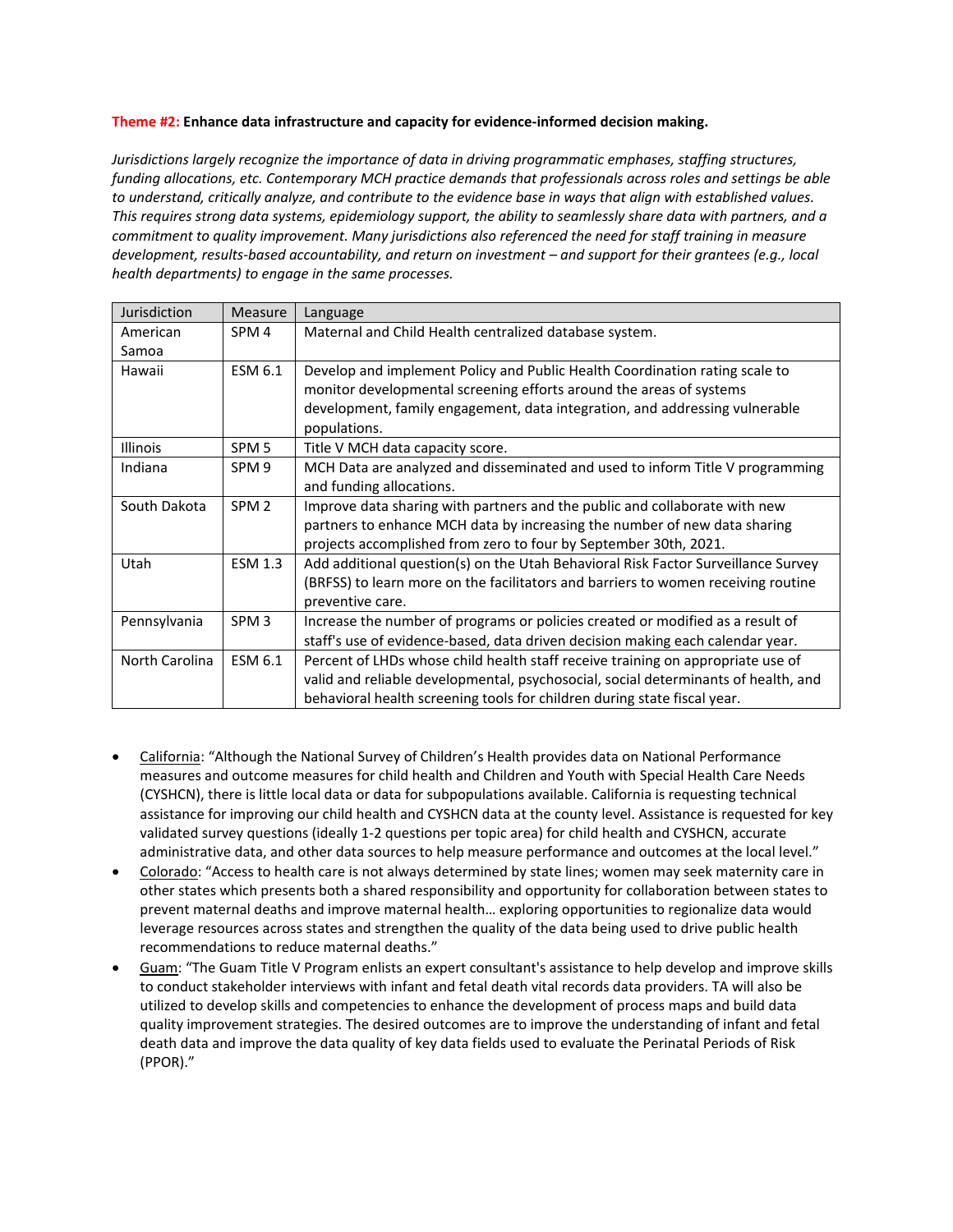- Idaho: "Idaho's lack of access to centralized hospital discharge data is a barrier to having statewide incidence data for neonatal abstinence syndrome. Idaho would like technical assistance on other methods for capturing these data."
- Maine: "While the state has been successful in developing a robust and comprehensive state action plan, including selection of evidence-based strategies and respective ESMs, the program recognizes the opportunity for improving ESMs to ensure strategies are operationalized in a meaningful way. Maine anticipates seeking technical assistance on how to revise and improve the selected strategies and corresponding ESMs."
- Montana: "ECFSD intends to align epidemiology costs with the level of effort performed on a particular grant. This creates flexibility, and a shared services model to meet requests for epidemiological support according to need."
- Ohio: "The MCH Workforce Training discussions and activities gave staff tools to align performance measures, select evidence-based strategies, and identify potential impact on the NOM, NPM and State Performance Measures during the assessment processes within the state."
- Ohio: "The Title V Program created and hosted an annual REDCap training for staff and all MCH users. A REDCap Supplemental guide was created, assuring highest quality of data collection from local activities."
- Ohio: "In BMCFH, Tableau is used to present interactive dashboards, allowing staff to easily access program and vital statistics data. Tableau Fundamentals provides staff with skills needed to synthesize, manipulate, and visualize data in Tableau dashboards and stories. Staff learn to implement advanced geographic mapping techniques, use custom images and geocoding to build spatial visualizations of non-geographic data, and improve existing dashboards using techniques for guided analytics, interactive dashboard design, and visual best practices."
- South Dakota: "The MCH team works closely with field staff on data collection for federal and state reports and program evaluation. These efforts will be enhanced [by improving] data sharing with partners and the public and collaborate with new partners to enhance MCH data, which exposes a need for data interpretation training and peer learning with MCH domain leads and field staff.
- Wyoming: "Due to an inadequate and dated Children's Special Health Program (CSH) data system, current programmatic efforts lack evaluation capabilities and ongoing quality assurance. WY MCH requests technical assistance related to establishing effective data systems to track program eligibility and evaluate care coordination services."
- Kansas: "It is needed to consider a state-specific data set to best capture the impact and long-term outcomes of shifting to a care coordination model. Evaluation of the KS-SHCN Care Coordination model is extensive, however it is unclear how to fully measure the impact of families of CSHCN not formally being served by KS-SHCN, such as those served through community partnerships, local MCH grantees, and those not connected to Title V-supported programming. Technical assistance in local or state CSHCN data collection could assist Title V to better understand, in real-time, the needs of the CSHCN population in Kansas."
- Missouri: "Ongoing learning opportunities and technical assistance related to identification, refinement, and assessment of evidence-based or -informed strategy measures (ESMs). This includes learning how to transform ESMs using the Results Based Accountability Model."
- New Jersey: "As a result of the NJDOH's paradigm shift toward results-based accountability, additional training is needed for staff to become skilled in collecting data appropriate for accountability documentation and to develop accountability metrics to better calculate the ROI for MCH programs tied to public health outcomes."
- Alabama: "CRS will utilize technical assistance from Strengthening the Evidence Base for MCH Programs Initiative to assist with developing and implementing evidence-based or evidence-informed State Action Plans and in responding to the National Outcome Measures, National Performance Measures, and State Performance Measures."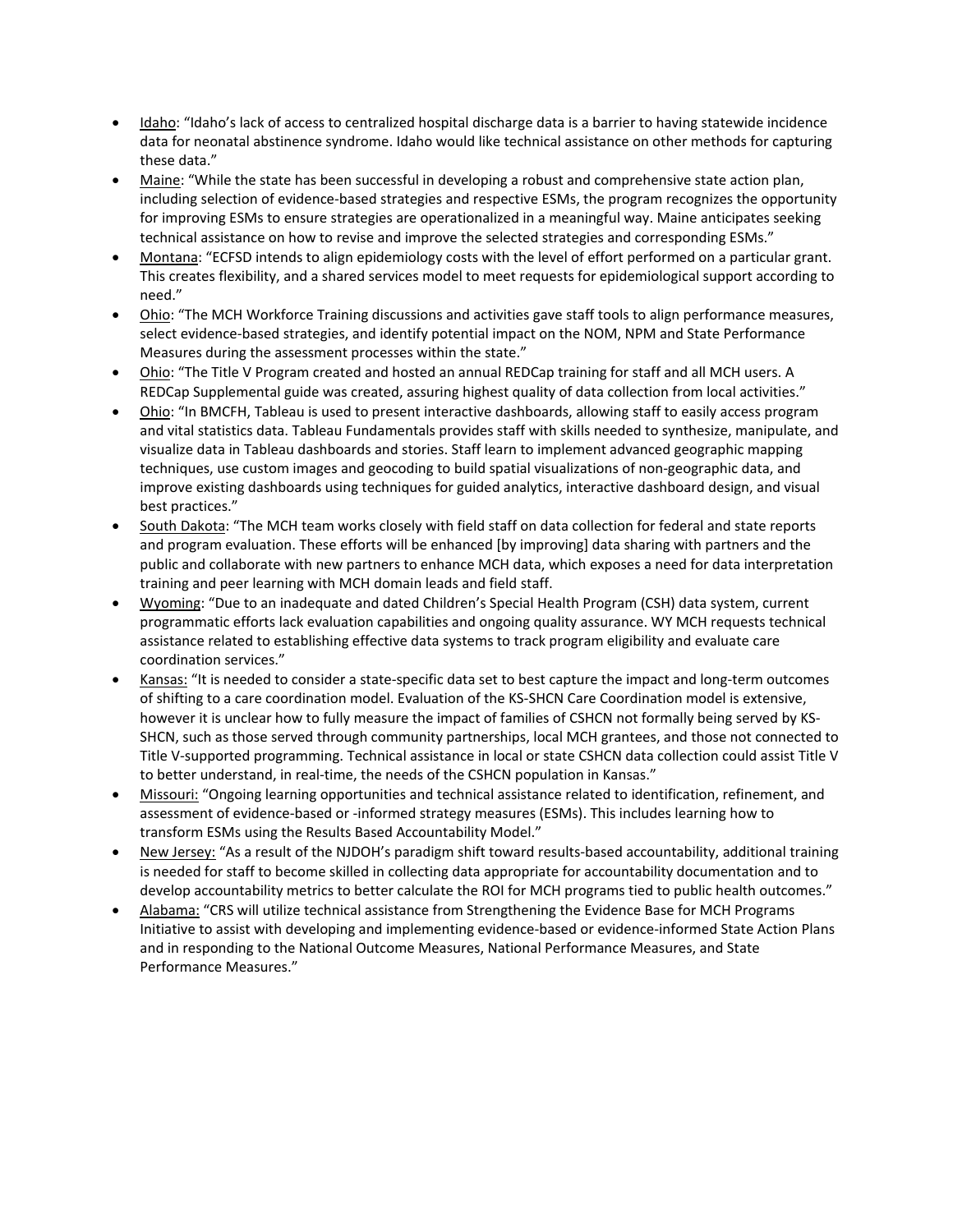• South Carolina: "Access to community level data is key to helping decision makers, public health professionals, and city officials better understand the health behaviors and outcomes of their residents. DHEC staff within the Bureau of Population Health Data Analytics and Informatics embarked on a "Data Walks" road show across the state for key city and county leadership. Data Walks are a display of large-scale posters including graphs, charts and maps presented by DHEC experts to effectively paint a picture of a county's population and health status. These Data Walks provide an opportunity to convene local leaders, promote discussion around various health issues, and facilitate selection of priority areas... In June of 2019, a Data Walk held in rural Saluda County, proved to be a great success and resulted in the selection of Maternal and Infant Care as one of the county's top health priorities. Along with key Title V staff, a multi-sector committee was formed to address MCH issues…"

## **Theme #3: Address MCH population needs through visible investments in the community-based workforce.**

*Programs ultimately seek to build communities' capacity to address MCH population needs. This is accomplished through intentional partnership with and investment in the people and entities (e.g., birthing hospitals, schools, community-based organizations, academic institutions, primary care providers) engaged in direct work. Many programs report that they measure success based on the reach and/or impact of their technical assistance or programming initiatives, which requires partnership cultivation skills, knowledge of service and support systems, and the ability to coordinate those systems. This all influences the degree to which Title V is visible within jurisdictions' broader health structures and perceived as more than a funding stream, but a convener and leader.*

| Jurisdiction | Measure          | Language                                                                              |
|--------------|------------------|---------------------------------------------------------------------------------------|
| Alaska       | <b>ESM 5.2</b>   | Number of maternity care providers and WIC staff participating in Alaska              |
|              |                  | Breastfeeding Initiative trainings with information about safe sleep.                 |
| Arizona      | ESM 9.1          | Number of school professionals who receive technical assistance on bullying           |
|              |                  | prevention.                                                                           |
| Connecticut  | <b>ESM</b>       | The number of community organizations who help families understand what               |
|              | 15.1             | services are available and covered by insurance for all children including those with |
|              |                  | special health care needs.                                                            |
| Federated    | <b>ESM</b>       | Percent of schools identified as lacking recess, PE periods, or after-school programs |
| States of    | 8.1.1            | that receive targeted outreach.                                                       |
| Micronesia   |                  |                                                                                       |
| Illinois     | <b>ESM 2.2</b>   | Percent of births occurring in hospitals that participated in at least one Illinois   |
|              |                  | Perinatal Quality Collaborative (ILPQC) obstetric quality improvement initiative.     |
| Indiana      | <b>ESM</b>       | Percent of health care providers who report knowledge, behavior, and confidence       |
|              | 10.1             | change in adolescent health care after Adolescent Champion Model training.            |
| Michigan     | <b>ESM</b>       | Number of medical and dental professionals who receive perinatal oral health          |
|              | 13.1.1           | education through MDHHS.                                                              |
| <b>New</b>   | SPM <sub>3</sub> | Percentage of pediatric mental health teleconsultations utilized by NH pediatric      |
| Hampshire    |                  | primary care providers.                                                               |
| North Dakota | <b>ESM 4.2</b>   | Number of businesses who receive information and technical assistance on              |
|              |                  | workplace breastfeeding policies.                                                     |
| Oregon       | <b>ESM</b>       | Number of critical partners engaged in the development of upstream strategies to      |
|              | 7.1.2            | address child injury.                                                                 |
| Palau        | <b>ESM</b>       | Percentage of children ages 1 through 17 who receive preventative dental services     |
|              | 13.2.1           | through the school health screening program.                                          |
| Utah         | <b>ESM</b>       | Percent of providers trained in transition who created a transition policy for the    |
|              | 12.3             | adolescents and youth in their practice.                                              |
| Vermont      | SPM <sub>5</sub> | Percent of MCH programs that partner with family members, youth, and/or               |
|              |                  | community members.                                                                    |
| Wisconsin    | <b>ESM</b>       | Percent of Regional Center information and referral staff who report competence       |
|              | 11.1             | in explaining medical home concepts.                                                  |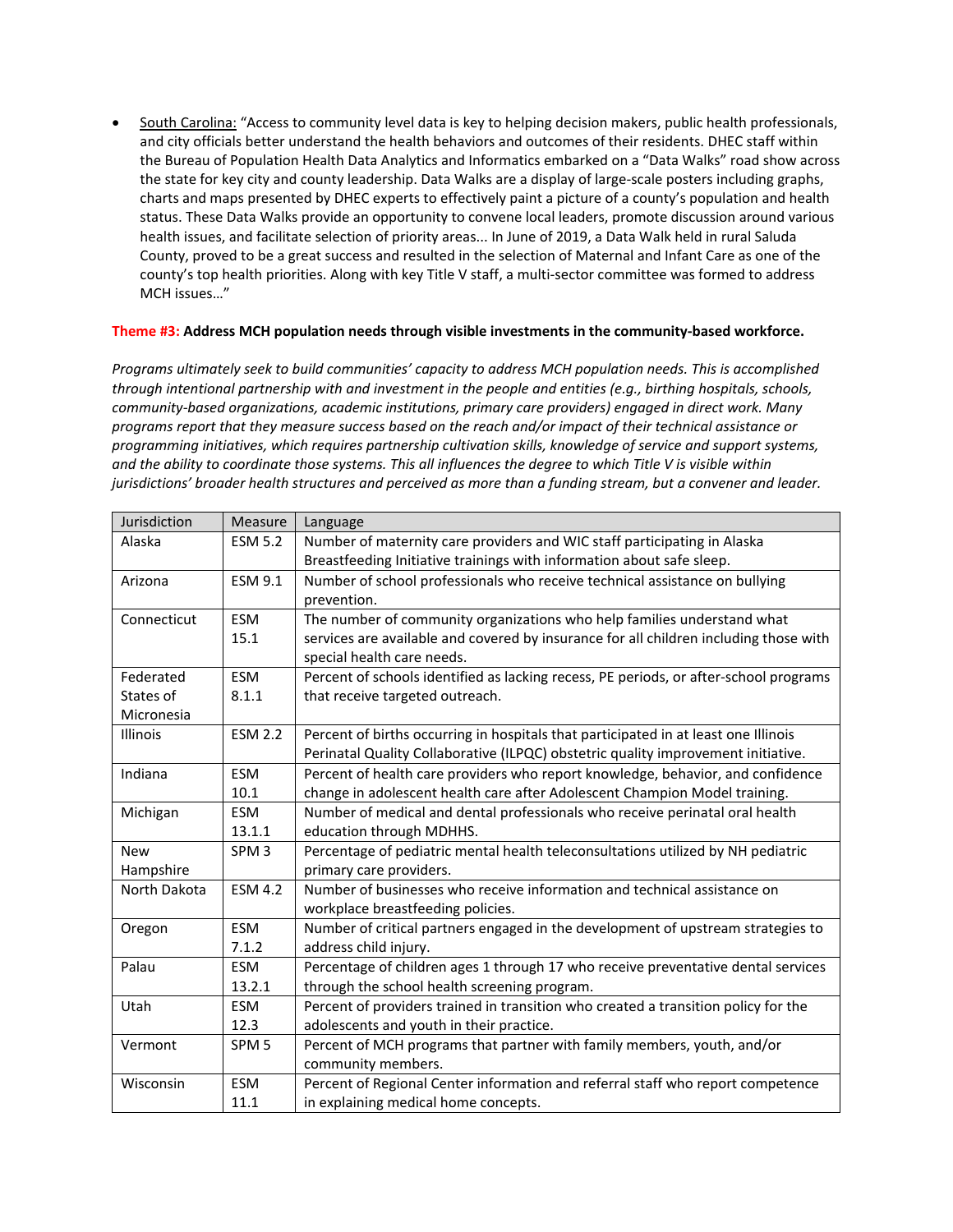| Wyoming      | <b>ESM</b>     | Number of childcare providers receiving training and technical assistance on      |
|--------------|----------------|-----------------------------------------------------------------------------------|
|              | 8.1.1          | Wyoming Health Policies Toolkit.                                                  |
| lowa         | <b>ESM 4.1</b> | Number of businesses or organizations who were provided education by Title V      |
|              |                | agencies in the past year about the importance of strong policies to support      |
|              |                | breastfeeding through or beyond 6 months of age                                   |
| Arkansas     | <b>ESM</b>     | Percent of school personnel who participated in Coordinated School Health         |
|              | 8.2.1          | trainings with increased knowledge of evidenced based physical activity practices |
|              |                | and curriculum and physical activity services provided by School Health Services  |
| Pennsylvania | <b>ESM</b>     | Number of youth with special health care needs receiving evidence-based or -      |
|              | 11.11          | informed leadership development training through the Leadership Development       |
|              |                | and Training Program                                                              |
| Puerto Rico  | <b>ESM</b>     | Percent of CSHCN Program health care providers and care coordinators              |
|              | 11.1           | who report satisfaction with their interdisciplinary                              |
|              |                | communication/collaboration, including families, in Puerto Rico by                |
|              |                | September 2021-2025                                                               |

- Maine: "The Maine MCH program would benefit from… guidance on how to engage pediatric and adult practices to work with families of CSHCN in transitioning to adult healthcare."
- Massachusetts: "The MDPH Office of CHWs is working closely with MassHealth and other state agencies to ensure that CHWs are included under Accountable Care Organization contracts and become sustainable members of the public health and healthcare workforce. These efforts include expanding and evaluating the evidence base of CHW contributions to positive health outcomes and cost containment, and educating health payers and providers about the roles and impact of CHWs and how to integrate them into healthcare and other multidisciplinary teams."
- Michigan: "Special clinician training throughout the state on implicit bias with a focus on the use of best practices to enhance the patient-provider relationship (e.g., Medicaid Health Plan partners and health systems)."
- Oregon: "OCCYSHN is in the process of contracting with the Oregon Law Center (OLC), a non-profit organization that works to address issues of equity and disparity at systems level, using legal knowledge to impact policy processes."
- Utah: "Integrated Services Program… and LHD staff attend the Utah Children's Care Coordination Network (UCCCN) meeting. This multi-organizational group pairs care coordinators, nurses, practice managers, and clinical providers in a multi-disciplinary environment to learn about supports, services, and specialists around the state; share care coordination tips and best practices; and pursue group collective knowledge for solving concerns on challenging patient and family situations. UCCCN coordinates tele-learning technology which provides a virtual 'face to face' environment in which all parties learn and share information."
- Vermont: "Our MCH program has strong partnerships with the professional organizations that serve women of childbearing age, pregnant women, children, and families. Through ties to the VT chapters of the AAP, AAFP, ACOG, AMA and the VT NP Association, MCH ensures that public health content, messaging, and skill building are imparted to these workforces."
- West Virginia: "For more than two decades, the Office of Maternal, Child and Family Health (OMCFH) and WV University School of Medicine's Department of Pediatrics have worked together to administer a birth score system, i.e., Project WATCH, to identify newborn infants at risk for post-neonatal mortality, debilitating conditions and developmental delays."
- Delaware: "…is interested in funding small community-based demonstration projects, focused on any of the six quality indicators of a system of CYSHCN services (i.e. family professional partnerships, adequate insurance and financing, medical home, early and continuous screening and referral, easy to use services and supports, and transition to adulthood)."